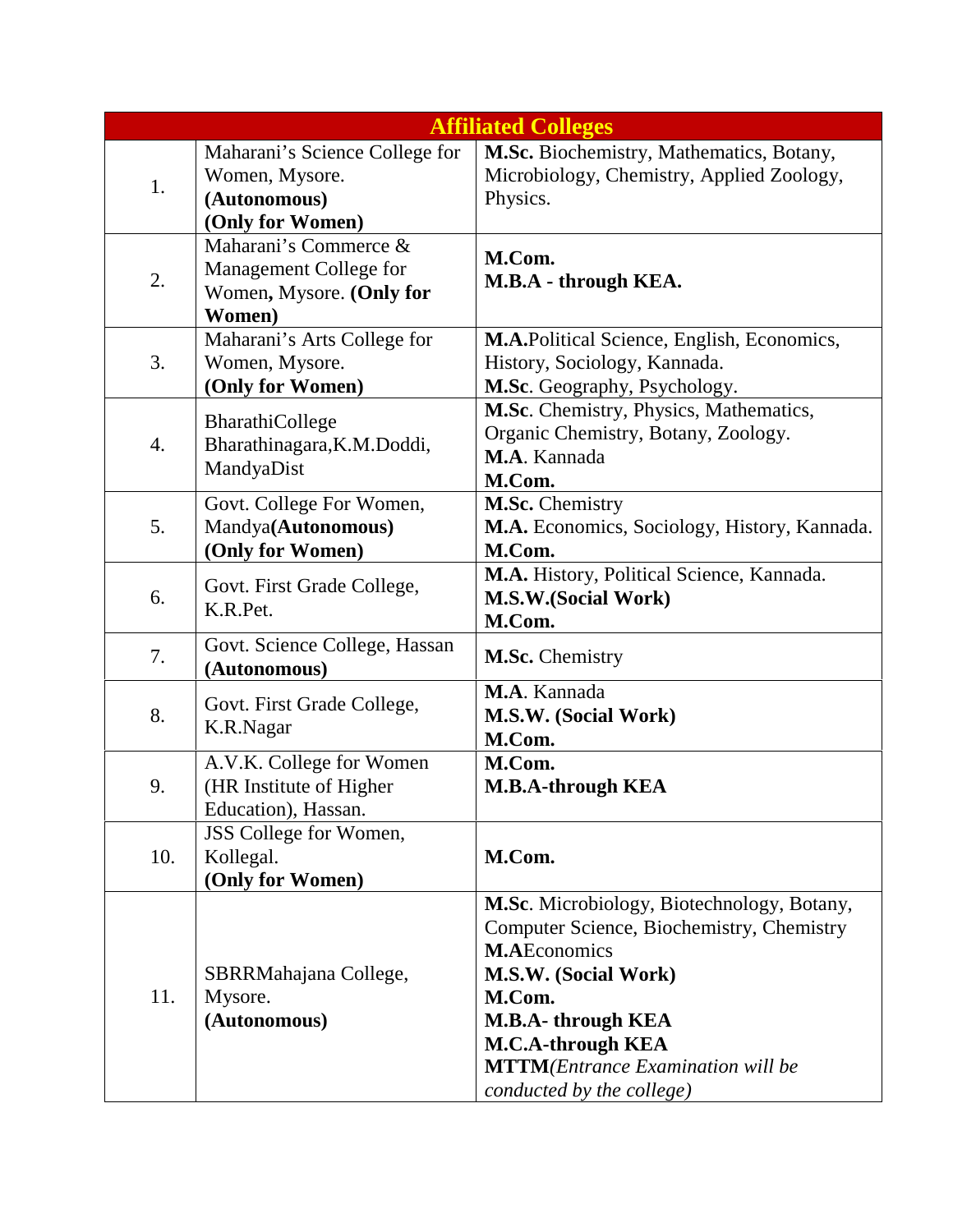| 12. | Terisian College, Mysore.                                                                           | M.Sc. in Biotechnology, Psychology.<br>M.A. in English<br>M.Com.                                                                            |
|-----|-----------------------------------------------------------------------------------------------------|---------------------------------------------------------------------------------------------------------------------------------------------|
| 13. | VidyaVikas First Grade<br>College, Bannur Road, Mysore.                                             | <b>M.Sc.</b> Mathematics<br>M.S.W. (Social Work)<br>M.Com.<br><b>MTTM-</b> (Entrance Examination will be<br>conducted by the college)       |
| 14. | PES Science, Arts & Commerce<br>College, Mandya.                                                    | <b>M.Sc.</b> Mathematics<br>M.Com.                                                                                                          |
| 15. | Sri.D.DevarajUrs Govt. First<br>Grade College, Hunsur                                               | M.A. Economics, History, mathematics,<br>Political Science, Kannada<br>M.Com.                                                               |
| 16. | VidyaVardhaka First Grade<br>College, Mysore                                                        | M.Com.                                                                                                                                      |
| 17. | Govt. First Grade College for<br>Women's, Hassan.<br>(Only for Women)                               | M.AEconomics, Kannada,<br>M.Com.                                                                                                            |
| 18. | College,<br>Govt, First Grade<br>Holenarasipura.                                                    | M.Sc. Physics<br>M.A. Kannada<br>M.Com.                                                                                                     |
| 19. | <b>NDRK</b> First Grade College,<br>Hassan                                                          | M.Com.                                                                                                                                      |
| 20. | Sri.Nataraja Women First Grade<br>Residential College, Hosmath<br>Road, Mysore. (Only for<br>Women) | M.Com.                                                                                                                                      |
| 21. | Govt. First Grade College,<br>Chamarajanagar                                                        | <b>M.A. Political Science</b>                                                                                                               |
| 22. | Sri. Mahadeshwara First Grade<br>College, Kollegala                                                 | M.A. Kannada                                                                                                                                |
| 23. | Shanthi Arts, Science&<br>Commerce College, Malavalli                                               | M.Com.                                                                                                                                      |
| 24. | Sri H.D.Devegowda Govt. First<br>Grade College, Paduvalahippe                                       | <b>M.Sc.</b> Mathematics.<br><b>M.A.</b> History, Political Science, Mass<br>Communication and Journalism<br>M.S.W. (Social Work)<br>M.Com. |
| 25. | Govt. First Grade College for<br>Women, Holenarasipura.<br>(Only for Women).                        | M.A. Economics, Kannada, Library and<br><b>Information Science, Women Studies</b><br>M.Com.                                                 |
| 26. | <b>TTL College of Business</b>                                                                      | M.Com.                                                                                                                                      |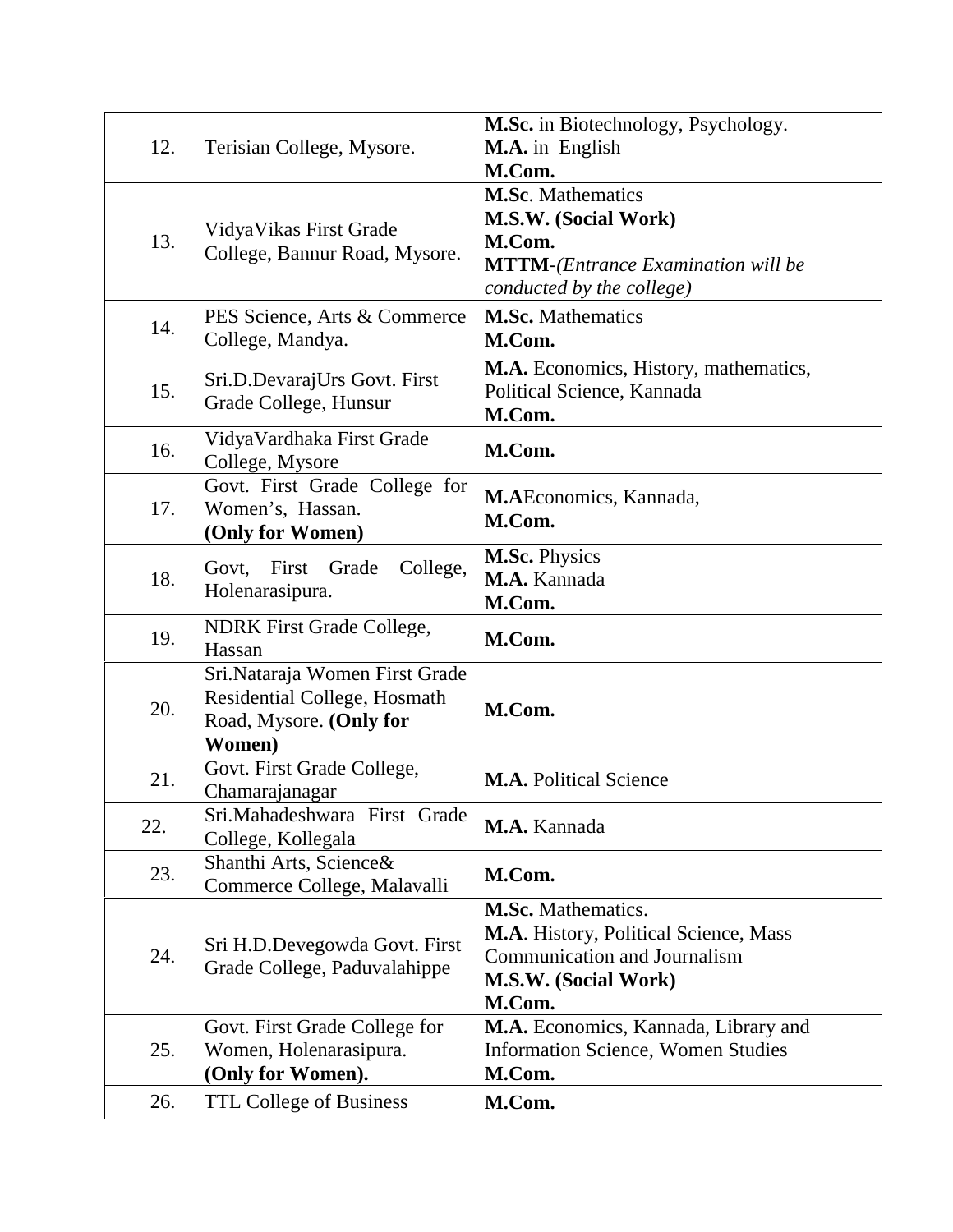|     | Management, Mysore                                                                    |                                                                                                                                                                                                                                                                                                                                |
|-----|---------------------------------------------------------------------------------------|--------------------------------------------------------------------------------------------------------------------------------------------------------------------------------------------------------------------------------------------------------------------------------------------------------------------------------|
| 27. | BasudevaSomani First Grade<br>College, Mysore                                         | M.Com.                                                                                                                                                                                                                                                                                                                         |
| 28. | J.S.S. College of Arts,<br>Commerce and Science, Ooty<br>Road, Mysore<br>(Autonomous) | M.Sc. Biotechnology, Biochemistry, Botany,<br>Computer Science, Physics, Chemistry,<br>Mathematics, Zoology.<br>M.A. Kannada, English<br>M.S.W. (Social Work)<br>M.Com.<br>M.C.A-through KEA<br>M.Voc.(Food Processing and Engineering and<br>Software Development)<br>(Entrance Examination will be conducted by the college) |
| 29. | J.S.S. College for Women,<br>Saraswathipuram, Mysore<br>(Autonomous)                  | M.Sc. Chemistry<br>M.A. Economics<br>M.Com.                                                                                                                                                                                                                                                                                    |
| 30. | J.S.S. College for Women,<br>Chamarajanagar                                           | M.Com.                                                                                                                                                                                                                                                                                                                         |
| 31. | Y.D.D.Govt. First Grade<br>College, Beluru                                            | M.Com.                                                                                                                                                                                                                                                                                                                         |
| 32. | Sri.Adichunchangiri Arts,<br>Commerce & Science College,<br>Nagamangala.              | M.Com.                                                                                                                                                                                                                                                                                                                         |
| 33. | Saradavilas College, Mysore                                                           | M.Sc. Chemistry<br>M.Com.                                                                                                                                                                                                                                                                                                      |
| 34. | D.Banumaiah Arts &<br>Commerce College, Mysore                                        | M.Com.                                                                                                                                                                                                                                                                                                                         |
| 35. | Government College for<br>Women, Maddur. (only for<br>women)                          | M.A. Kannada, Economics,<br>M.Com.                                                                                                                                                                                                                                                                                             |
| 36. | St.Philomena's College<br>(Autonomous)<br>Bannimantap, Mysore-15.                     | M.Sc. Chemistry, Physics, Computer Science<br>Bio-Chemistry, Psychology, Mathematics,<br>M.A. English, Communication & Journalism,<br>Economics, Sociology, M.A in Holistic<br>Spirituality, Christianity<br>M.S.W(Social Work)<br>M.Com                                                                                       |
| 37. | <b>Government First Grade</b><br>College for Women,<br>Vijayanagar, Mysore.           | M.A. Kannada,                                                                                                                                                                                                                                                                                                                  |
| 38. | <b>Government First Grade</b>                                                         | M.Sc. Chemistry                                                                                                                                                                                                                                                                                                                |